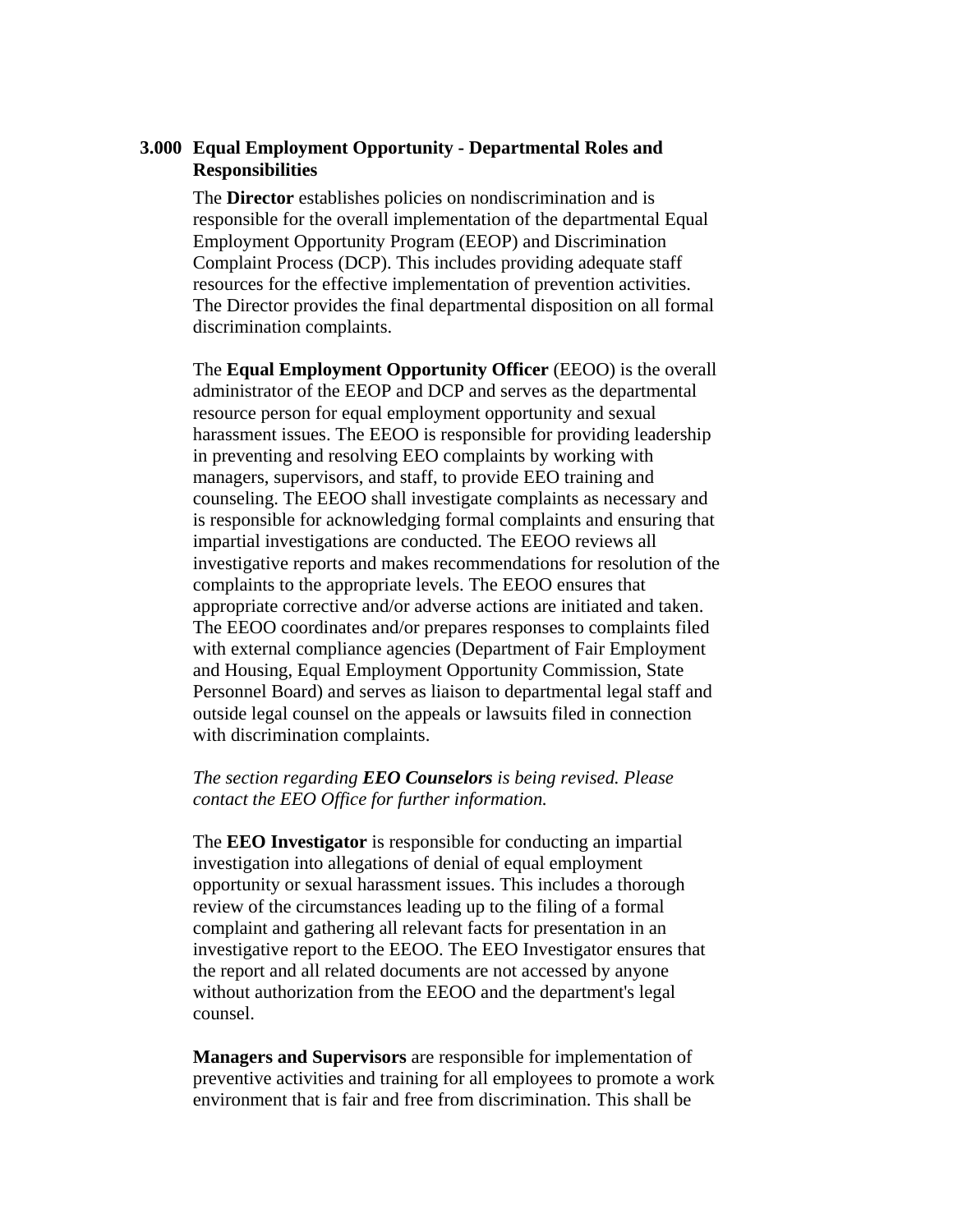through example, education, discussion, and proactive efforts to change inappropriate or discriminatory attitudes and practices of all employees. They are responsible for knowing the department's policy on prevention of all forms of discrimination. It is also the responsibility of all managers and supervisors to apprise the EEOO of all EEO complaints, provide full cooperation to the EEOO or assigned Investigator, and to make a good faith effort to resolve complaints at the lowest level possible. Managers and supervisors are responsible for initiating immediate and appropriate action against any employee found to be practicing discrimination of any kind and must work in concert with the EEOO and the Human Resources Branch (HRB) to stop and correct inappropriate behavior.

**Employees** are responsible for promoting and maintaining a work environment free of inappropriate behaviors and practices that are discriminatory or harassing. All employees shall comply with the department's policies on EEO and sexual harassment prevention and shall immediately report violations of the policies to management or the EEO Office.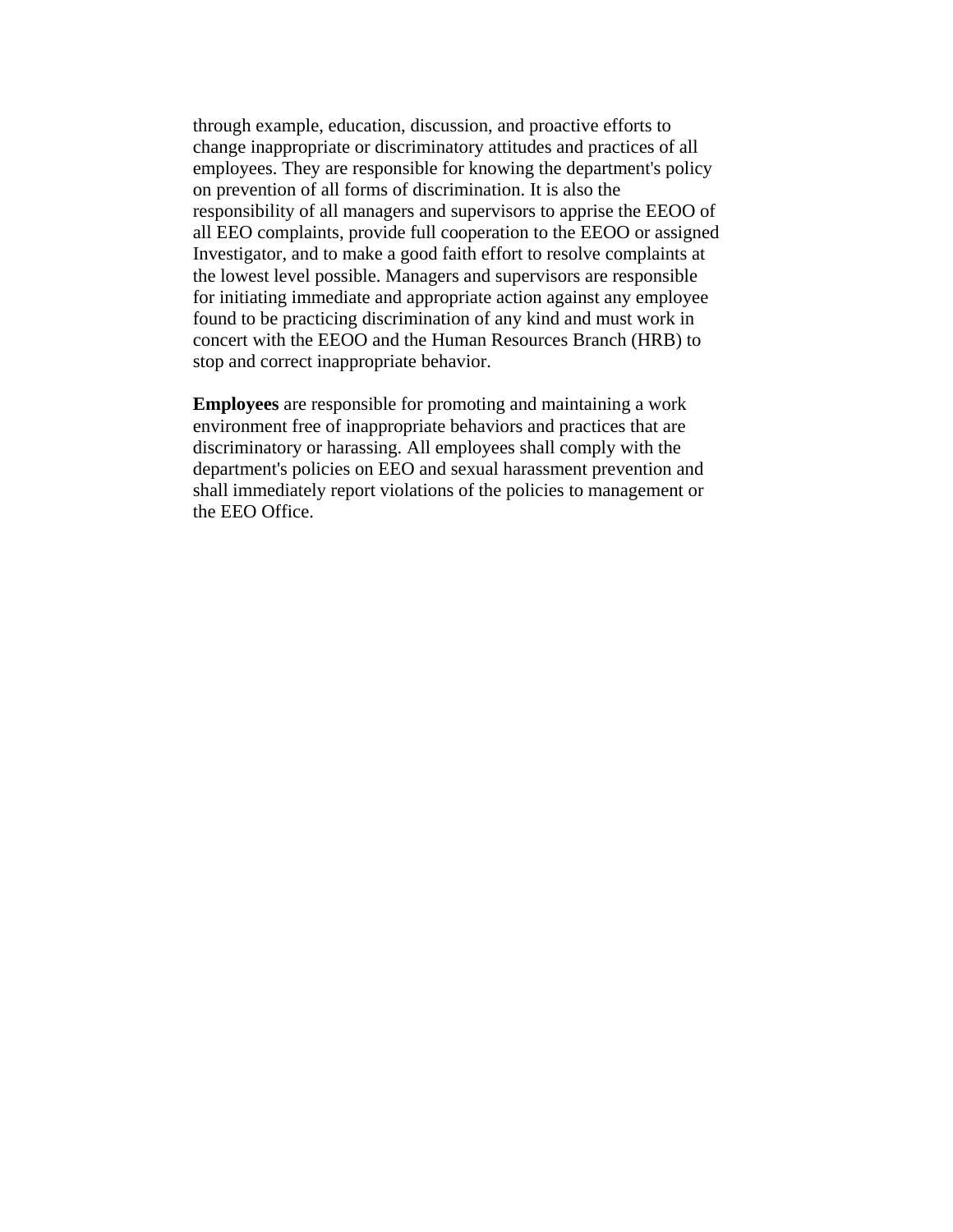# **3.001 Equal Employment Opportunity Policy**

It is the policy of the Department of Motor Vehicles (DMV) to ensure a work environment free of all forms of unlawful discrimination, harassment, intimidation, or coercion, and to establish and maintain an effective equal employment opportunity (EEO) program.

This program shall be based on merit, efficiency, and fitness as ascertained by competitive examination. The equal employment opportunity policy applies to all employees and applicants, and covers all aspects of the employment process, including: testing, hiring, disciplinary actions, evaluation, termination, training, promotion, assignments, and leave.

In accordance with state and federal laws, the DMV EEO program prohibits unlawful discrimination, harassment, intimidation, or coercion in employment, and provision of services based on age (over 40), race, sex, color, religion, national origin, political affiliation, ancestry, marital status, sexual orientation, pregnancy, childbirth or related medical condition, or disability. DMV is also fully committed to protecting employee rights under the Family Medical Leave Act (FMLA) and the California Family Rights Act (CFRA).

The department shall immediately begin investigations by the EEO Officer or designee into allegations of violations of this policy. Findings shall be reported to the Director upon request and to the appropriate division's Deputy Director, with recommendations.

It is also the policy of the department that each manager and supervisor is responsible and accountable for implementing this policy within his or her area of responsibility.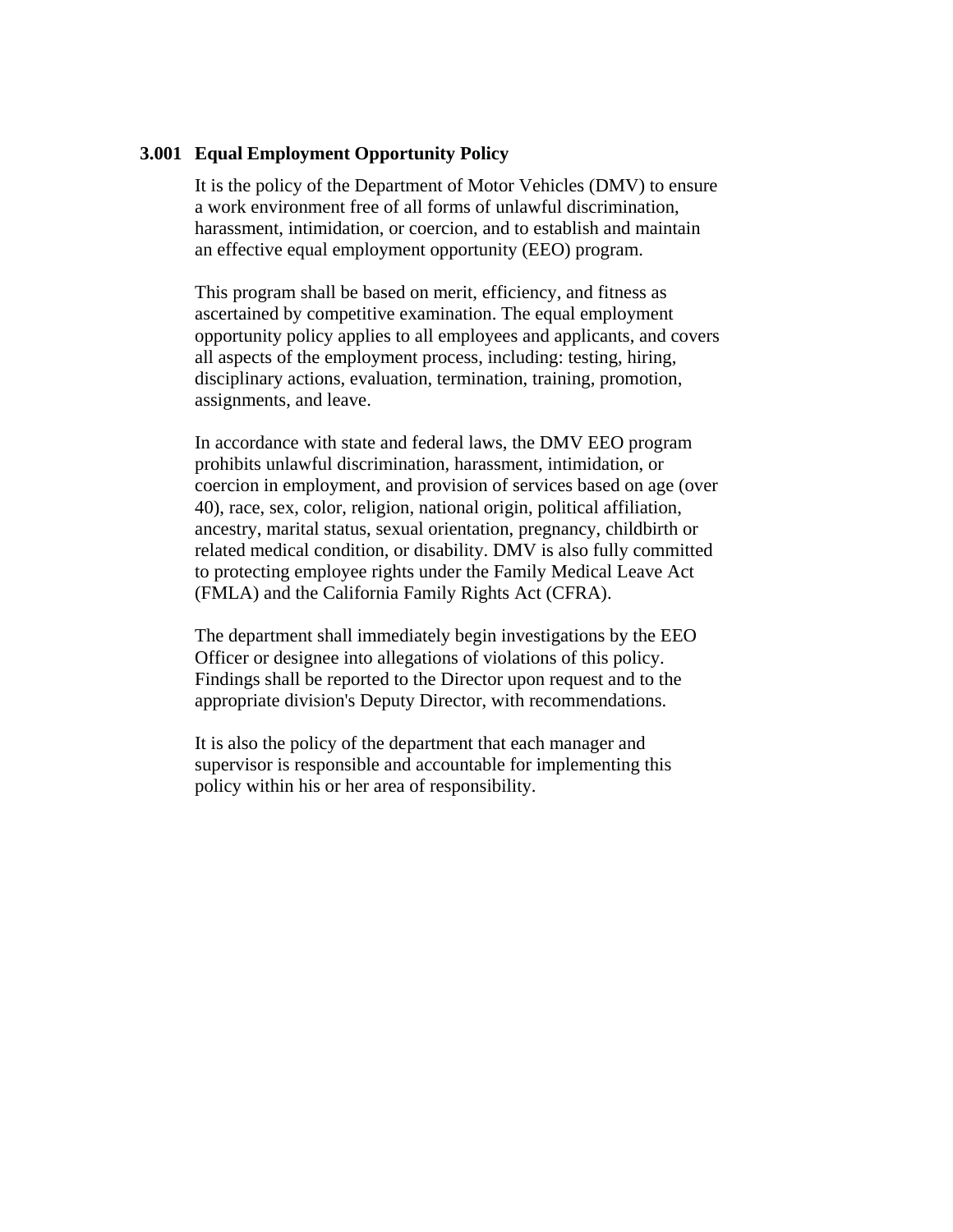### **3.010 Discrimination and Harassment - Remedial Action**

It is the policy of this department that harassment, in any form, is unacceptable and will not be tolerated. Such conduct is subject to immediate disciplinary action up to and including dismissal from state service.

The department, following the guidelines of Title VII of the Civil Rights Act of 1964 as amended, the California Fair Employment and Housing Act (FEHA) and California Government Code Sections 19701 through 19703, shall take prompt remedial action against supervisors/managers and/or employees who knowingly commit, or allow employees to commit, acts of harassment or unlawful discrimination against other employees or customers because of age (over 40), race, sex, color, religion, national origin, political affiliations, ancestry, marital status, sexual orientation, pregnancy, childbirth or related medical condition, or disability.

This policy covers all forms of employee harassment, including both physical and nonphysical sexual harassment. Sexual harassment is a particular form of discrimination and is prohibited by both Title VII of the Civil Rights Act of 1964 and Section 12940 of the California Government Code, Fair Employment and Housing Act (FEHA).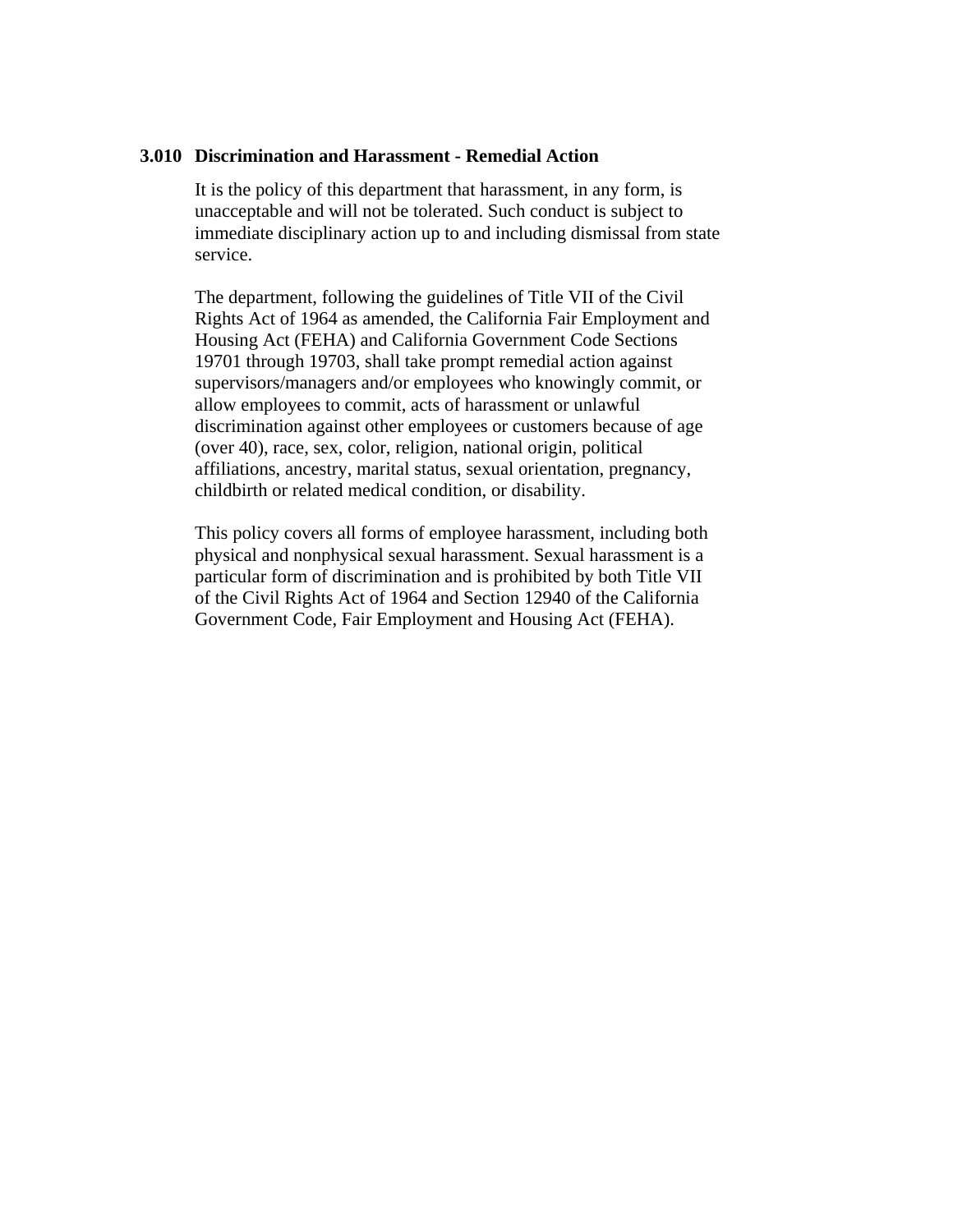### **3.020 Equal Employment Opportunity for Disabled Persons**

It is the policy of this department to provide equal employment opportunity (EEO) and services to all qualified disabled persons, with or without reasonable accommodation. This shall include using all available resources to provide EEO to all individuals, such as the Limited Examination and Appointment Program (LEAP). Hiring supervisors and managers shall use LEAP as often as possible. It is also the policy of the department that EEO activities such as LEAP shall be considered during annual evaluations of supervisors and managers.

All decisions relating to personnel policy and practice in the areas of recruitment, testing, selection, placement, employment development, training, and advancement of disabled persons shall be made on the basis of the applicant's or employee's capabilities to adequately perform the specific job for which he/she has applied, with or without reasonable accommodation.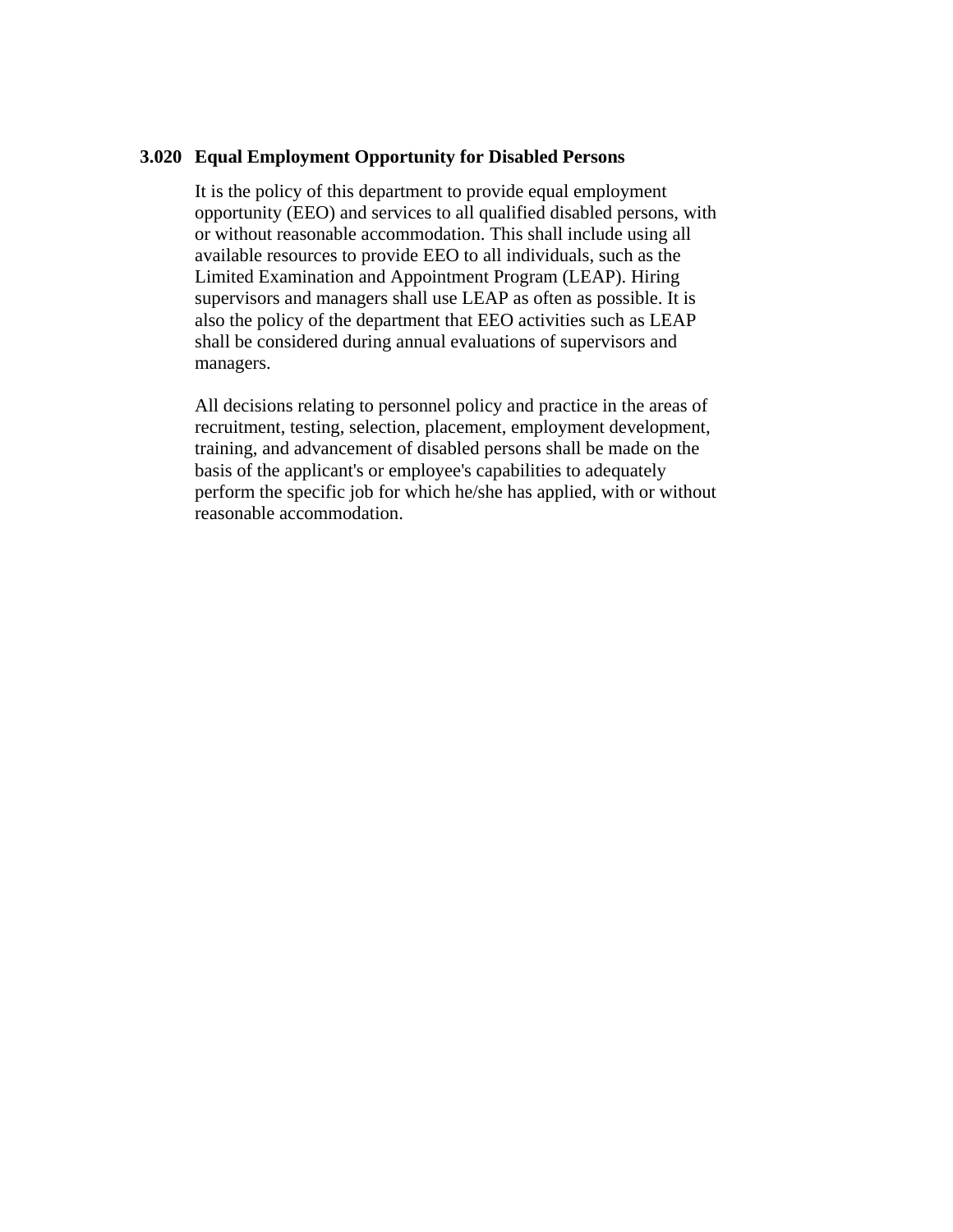## **3.040 Sexual Harassment Prevention**

It is the policy of this department that sexual harassment, in any form, is unacceptable and will not be tolerated. Such conduct is subject to immediate disciplinary action up to and including dismissal from state service.

In order to prevent sexual harassment, to provide a productive and pleasant working environment for employees, and to provide good service for DMV customers, it is important that all employees maintain an atmosphere of mutual respect and professionalism. Therefore the conduct characterized below will not be tolerated. Employees will be protected to the extent possible from harassment by employees as well as by non-employees in the workplace.

Sexual harassment is a particular form of discrimination and is prohibited by both Title VII of the Civil Rights Act of 1964 and Section 12940 of the California Government Code, Fair Employment and Housing Act.

Sexual harassment is generally defined as unsolicited and unwelcome sexual advances, requests for sexual favors, sexual demands, or other verbal, physical, or visual conduct of a sexual nature when it unreasonably interferes with a person's work performance or creates an intimidating work or customer service environment.

Inappropriate behavior that may violate this sexual harassment prevention policy can be found in many forms. Listed below are examples of the types of behaviors or situations that may be inappropriate.

- Sexually suggestive or obscene electronic mail, letters, notes, or invitations
- Sexually derogatory comments, slurs, jokes, or remarks
- Making sexual gestures or displaying sexually suggestive objects, pictures, cartoons, or posters
- Blocking movement or touching
- Unwanted sexual advances (including situations which began as mutual attractions, but later ceased to be mutual) and reprisals or threats after negative response to sexual advances
- Employment and/ or benefits that are given in exchange for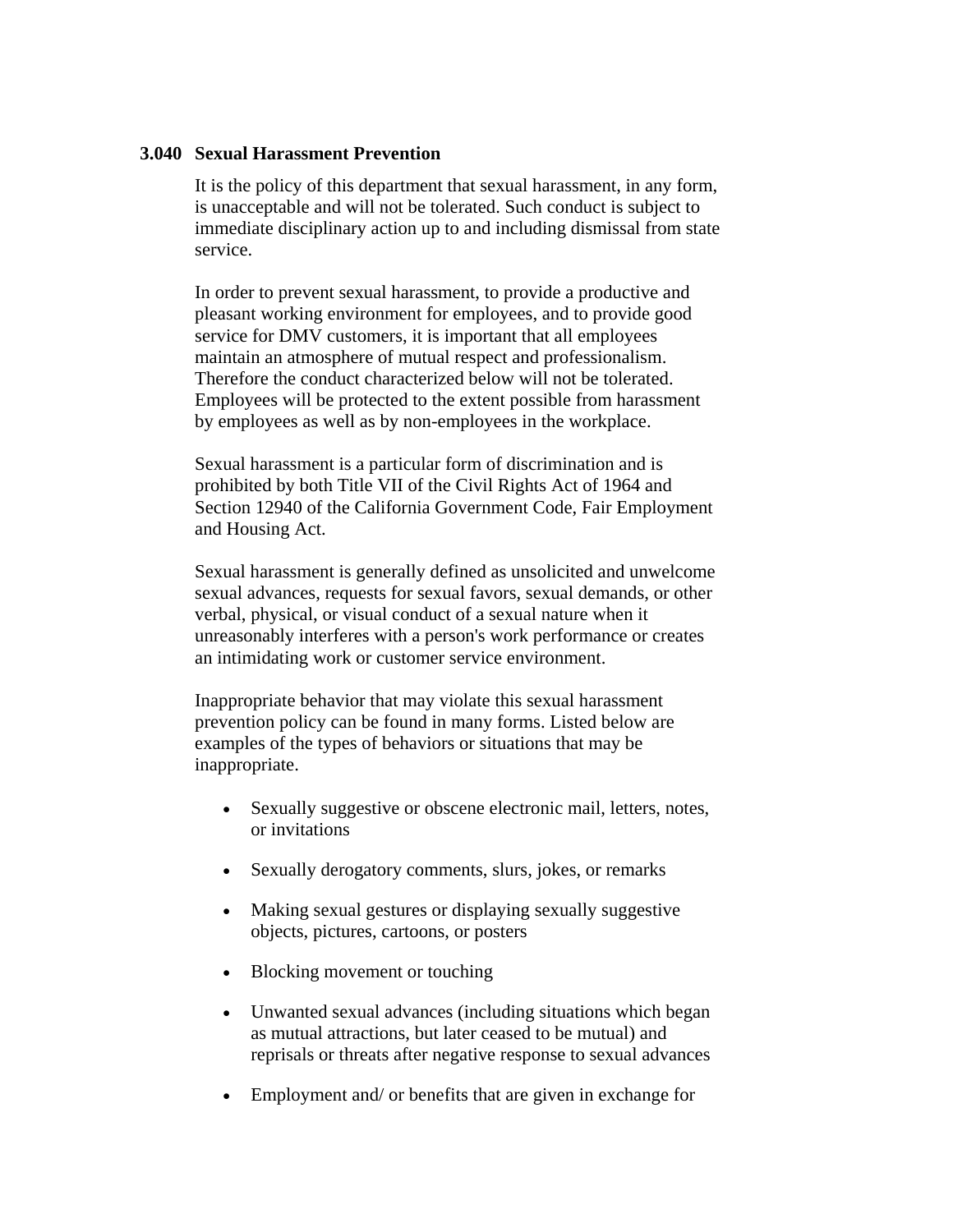sexual favors or denied due to rejection

## **Management Responsibility:**

Each manager, supervisor, and executive of the department is responsible for implementing this policy in his or her area of responsibility. All employees shall be made aware of the seriousness of violating the sexual harassment prevention policy and shall be warned against using peer pressure to discourage harassment victims from using the internal complaint procedures available to them.

Supervisors, managers, and department executives shall immediately notify the Equal Employment Opportunity (EEO) Officer of all charges of sexual harassment brought to their attention and shall take immediate and appropriate action to end inappropriate behaviors and to prevent re-occurrence.

## **Immediate and Appropriate Action:**

In accordance with civil service laws and rules, immediate and appropriate action will be taken against any employee found to have violated this policy. The immediate and appropriate action taken will be sufficiently strong so as to end inappropriate behaviors and prevent re-occurrence.

Disciplinary actions taken as a result of violations of this policy may be up to and including dismissal from state service. According to the standard review procedure for corrective or disciplinary actions, the Director and/or appropriate Deputy Director, will review the action to be taken against employees found to have violated this policy.

Appropriate disciplinary action shall be taken against any supervisory or managerial staff who fails to take corrective action when the supervisor, manager, or executive knew, or should have known any of the following:

- That an employee is or was being subjected to any of the types of behavior prohibited by this policy
- That an employee is or was being retaliated against for any of the following:
	- o Complaining of sexual harassment
	- o Testifying or being a witness on behalf of one who made a complaint
	- o Assisting or participating, in any manner, in any investigation into allegations of sexual harassment on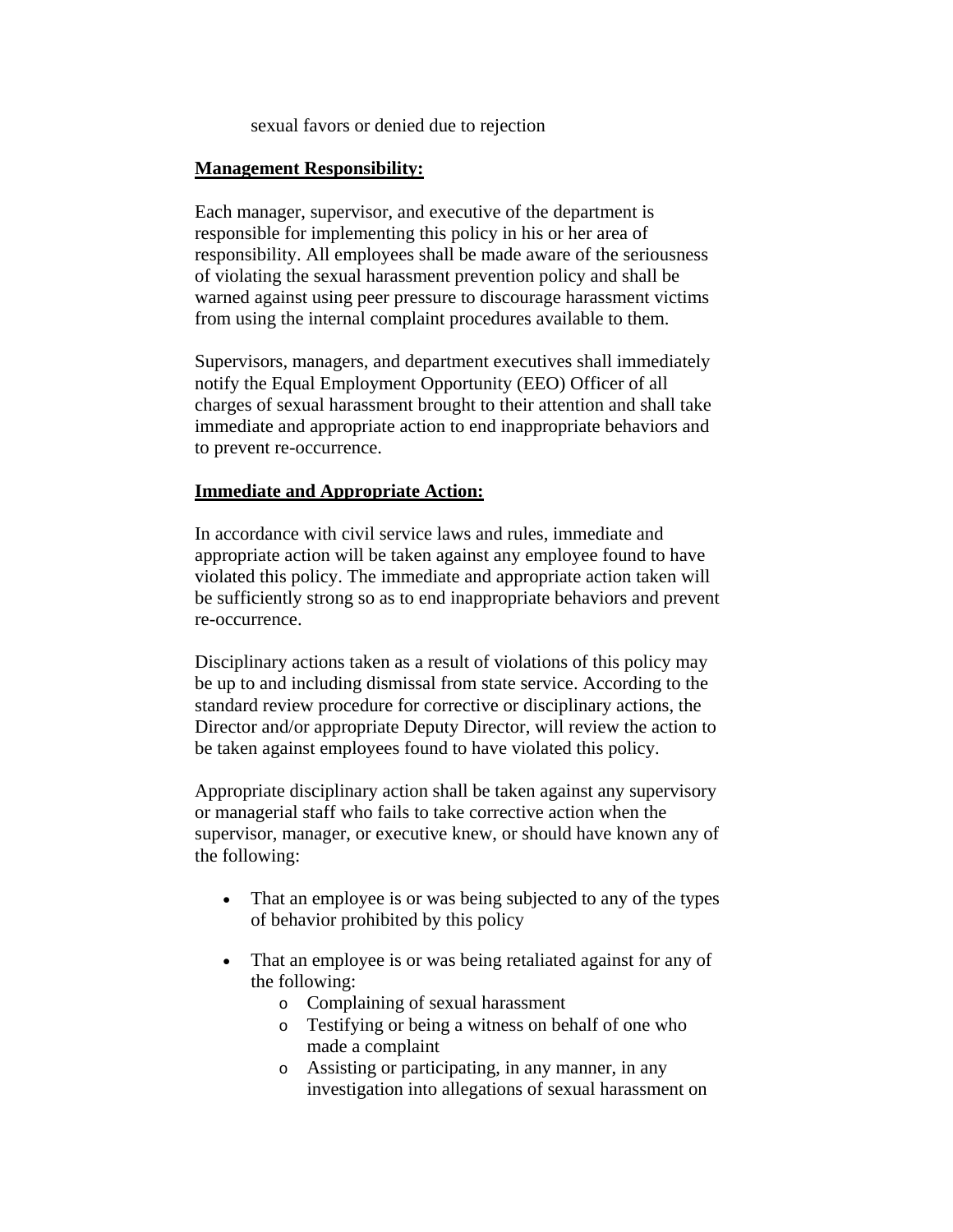behalf of any employee or customer of the department

• That an employee is or was violating the sexual harassment prevention policy

Any employee, applicant or customer of the department who feels they have been subjected to sexual harassment as defined under this policy may at any time bring the allegation to the attention of the appropriate supervisor, manager, or executive as well as to the EEO Officer of the department. However, allegations brought forward more than one year after the act(s) may lose protections afforded under EEO laws. In addition, the department will maintain trained EEO Counselors located in field offices, region offices, and headquarters locations who can assist.

Complaints may also be filed with the State Personnel Board (SPB), the state Department of Fair Employment and Housing (DFEH) and/or the U.S. Equal Employment Opportunity Commission (EEOC). Employees also have the right to sue.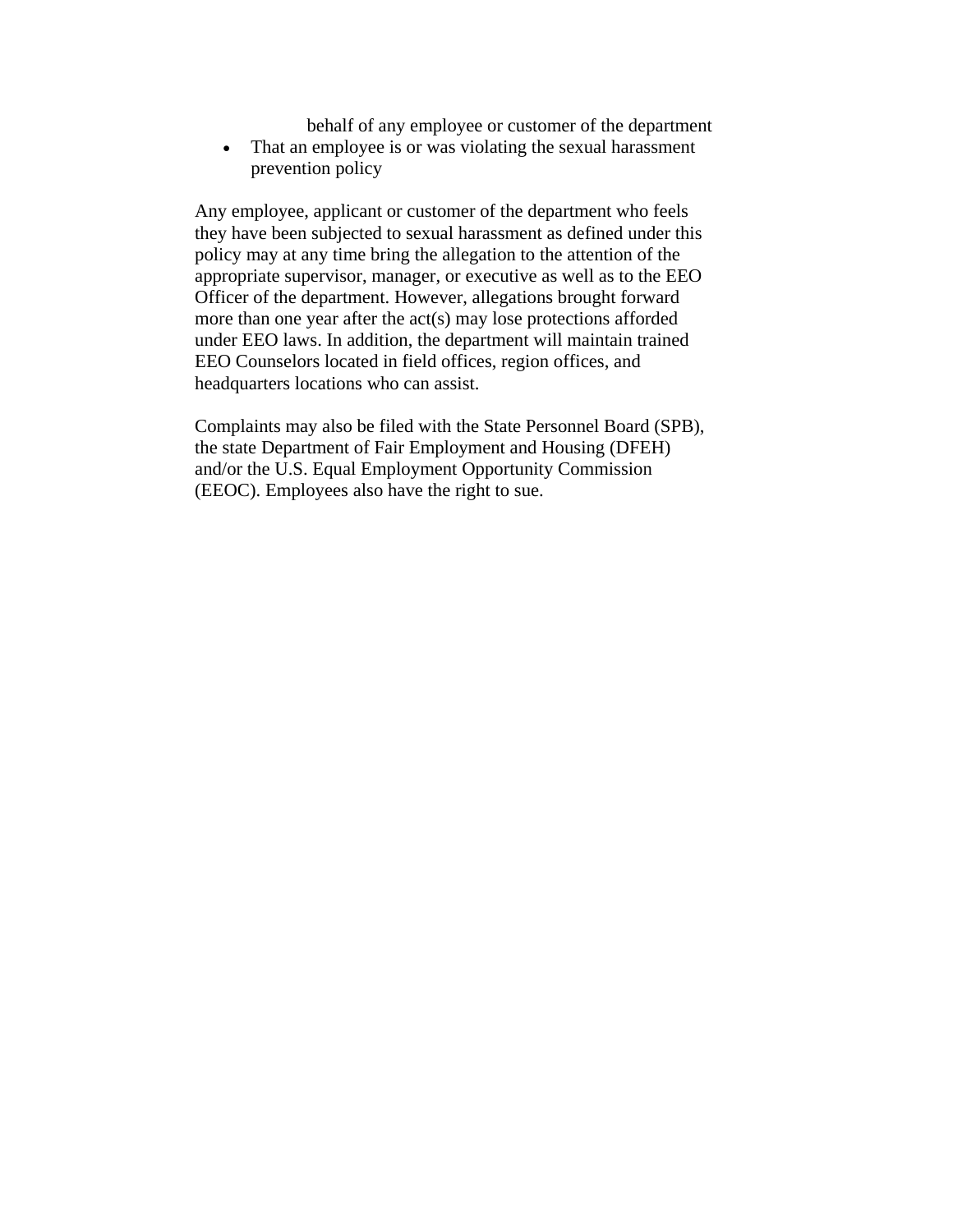### **3.100 Disabled Advisory Committee**

California Government Code sections 19230 through 19237 require all state agencies to develop and implement an equal employment opportunity program aimed at assuring that persons with disabilities have access to positions in state government on an equal and competitive basis with the general population. As part of this effort, all state agencies are required to establish a disability advisory committee.

It is the policy of this department to maintain a committee of employees who are individuals with a disability, known as the DMV Disabled Advisory Committee (DAC). The DAC shall serve as technical advisors to the Director on the development, implementation, and maintenance of equal employment opportunity (EEO) and activities for persons and employees with disabilities. The DAC, in consultation with the EEO Officer, shall advise on the initiation, design, coordination, and implementation of projects to improve personnel practices and employment opportunities for persons with disabilities. The EEO Officer, or his or her designee, is responsible for providing direction to the DAC and for coordinating the activities of this committee.

The DAC shall consist of a representative from each division, the Executive Branch, the EEO Office, and the Facilities Coordinator. In addition, the Safety Coordinator and Return to Work Coordinator shall provide assistance to the committee as requested. The Director shall approve the membership of the DAC every September. The EEO Officer, or his or her designee, shall develop recommendations for appointments (or reappointments) from employees submitting applications to the DAC in accordance with the adopted DAC bylaws. The DAC shall meet on a quarterly basis, with additional meetings scheduled as necessary.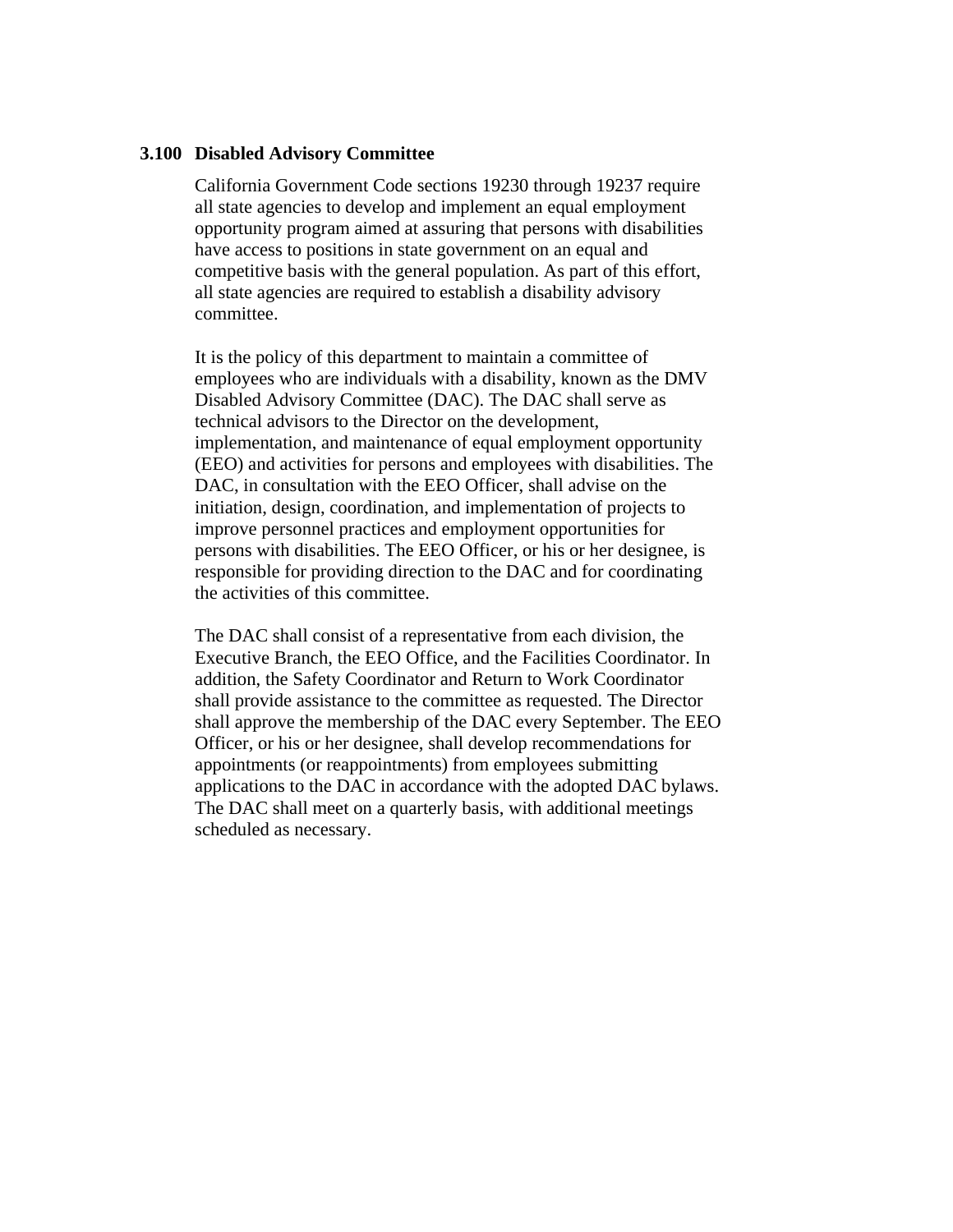# **3.200 Equal Employment Opportunity Recruitment Responsibility**

It is the policy of this department to utilize all available resources, and to ensure an efficient, result-oriented program. Responsibilities for recruitment will include:

- Those classifications having been identified as being underuti1ized in the assessment package submitted annually to the State Personnel Board (SPB) and requiring attention to eliminate deficiencies will be targeted for special recruitment efforts.
- The Equal Employment Opportunity Officer will furnish direction for establishing contacts with those groups identified as being deficient in representation.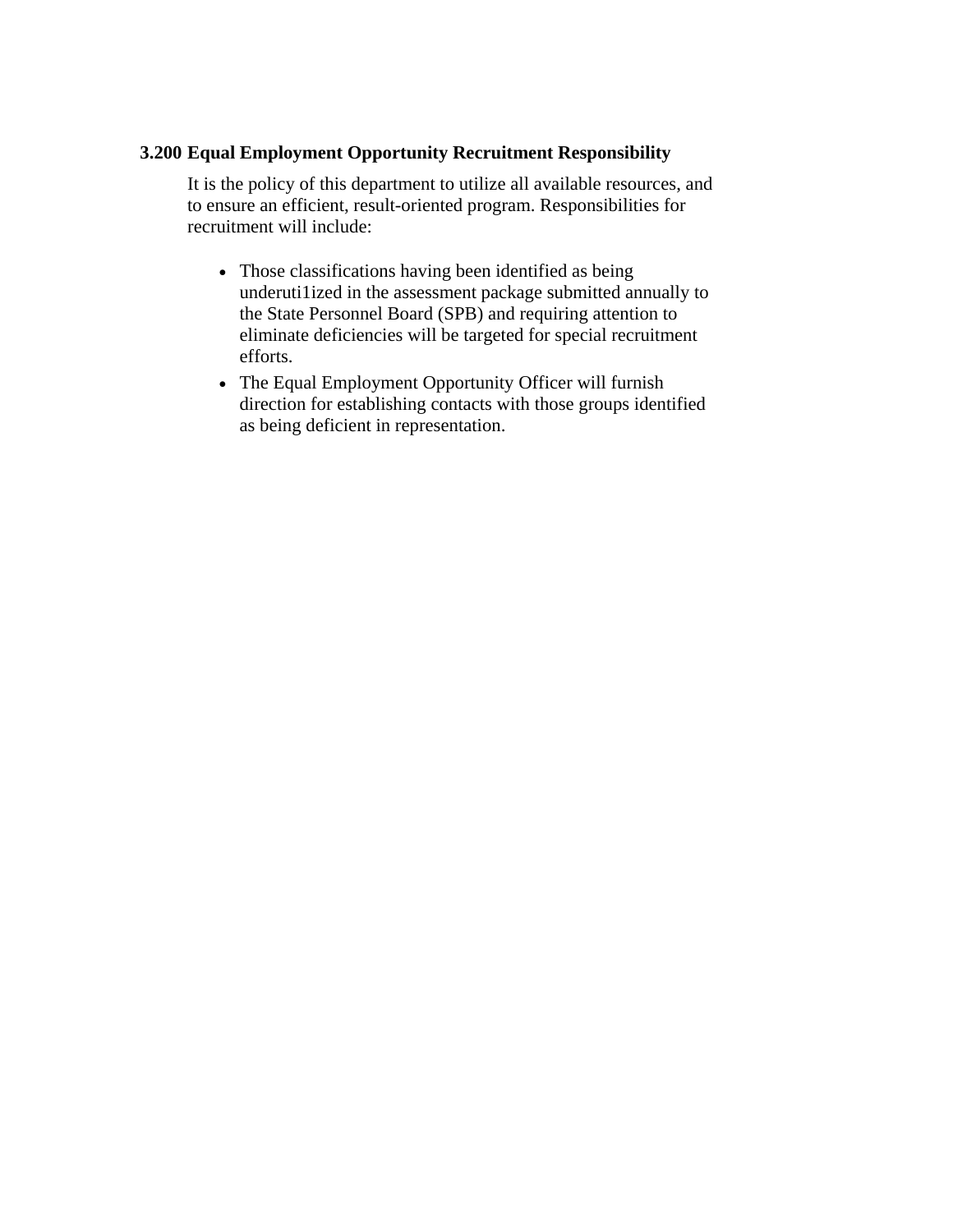### **3.210 Equal Employment Opportunity Performance Evaluation**

It is the policy of this department to ensure compliance with state and federal laws pertaining to equal employment opportunity (EEO) and upward mobility, and that resulting departmental programs and policies are upheld and supported by supervisory and management personnel.

All supervisors and managers shall be held directly accountable for performance of their equal employment opportunity and upward mobility responsibilities. Their performance and/or compliance shall be evaluated and documented on an annual basis.

The Director shall establish the process of accountability and documentation, upon recommendation of the Director's Office Advisors, in concurrence with the EEO Officer, for all employees.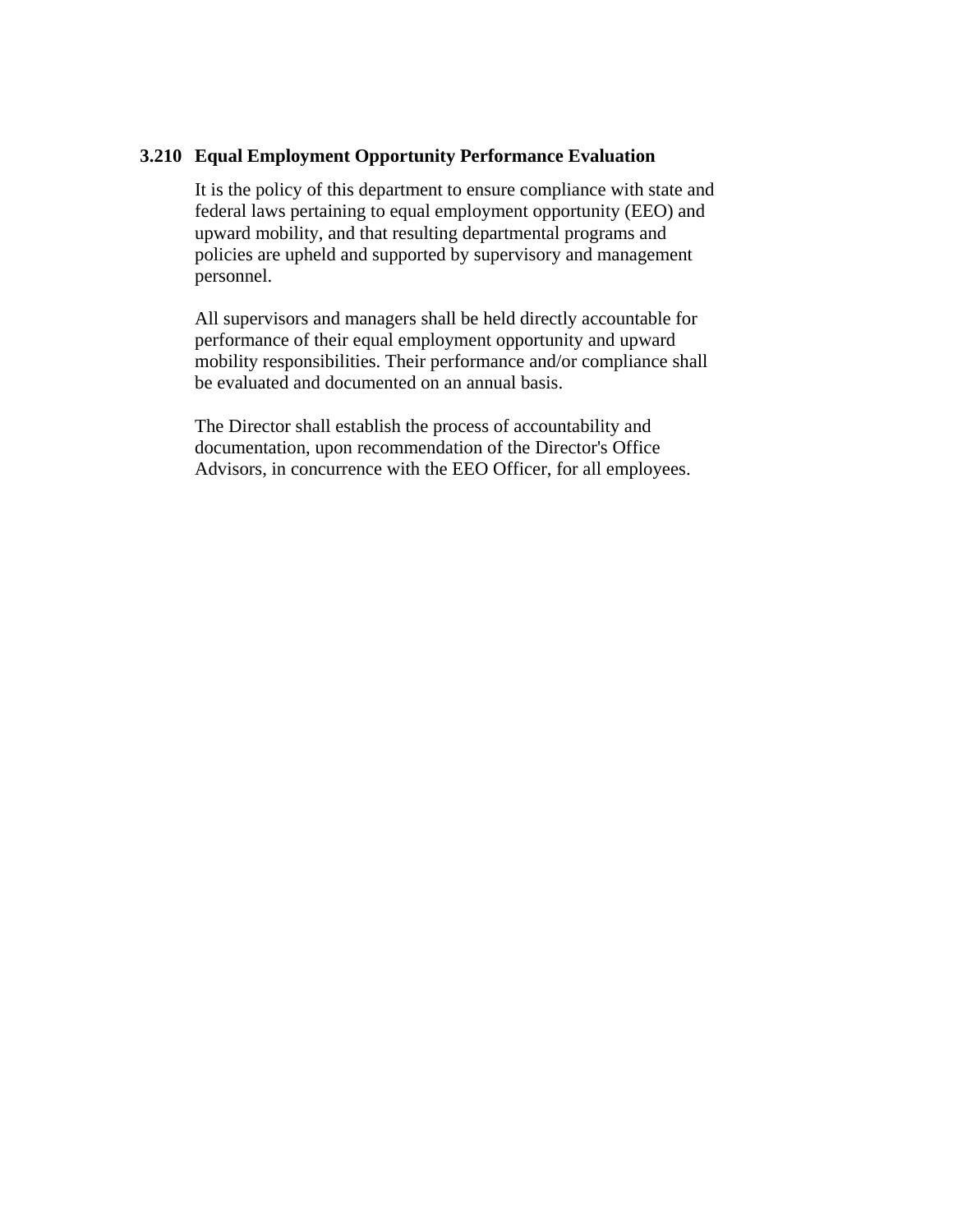#### **3.300 Reasonable Accommodation**

It is the department's policy to provide reasonable accommodation to the known or perceived physical or mental disabilities of its employees or applicants. The department shall engage in a timely, good faith, interactive process with disabled employees or applicants to determine effective reasonable accommodations, if any, to the known physical or mental disability of employees and/or applicants.

It is the policy of the department that all requests for reasonable accommodation shall be handled in a manner that ensures that all medical information is kept confidential and separate from all other personnel documentation. Only those individuals determined by the Reasonable Accommodation Coordinator, in consultation with and concurrence from the Equal Employment Opportunity Officer, who have a need to know, shall be provided with information necessary to accommodate the requests. The exception to this confidential handling of requests is provided when the employee volunteers medical information to his or her supervisor or manager.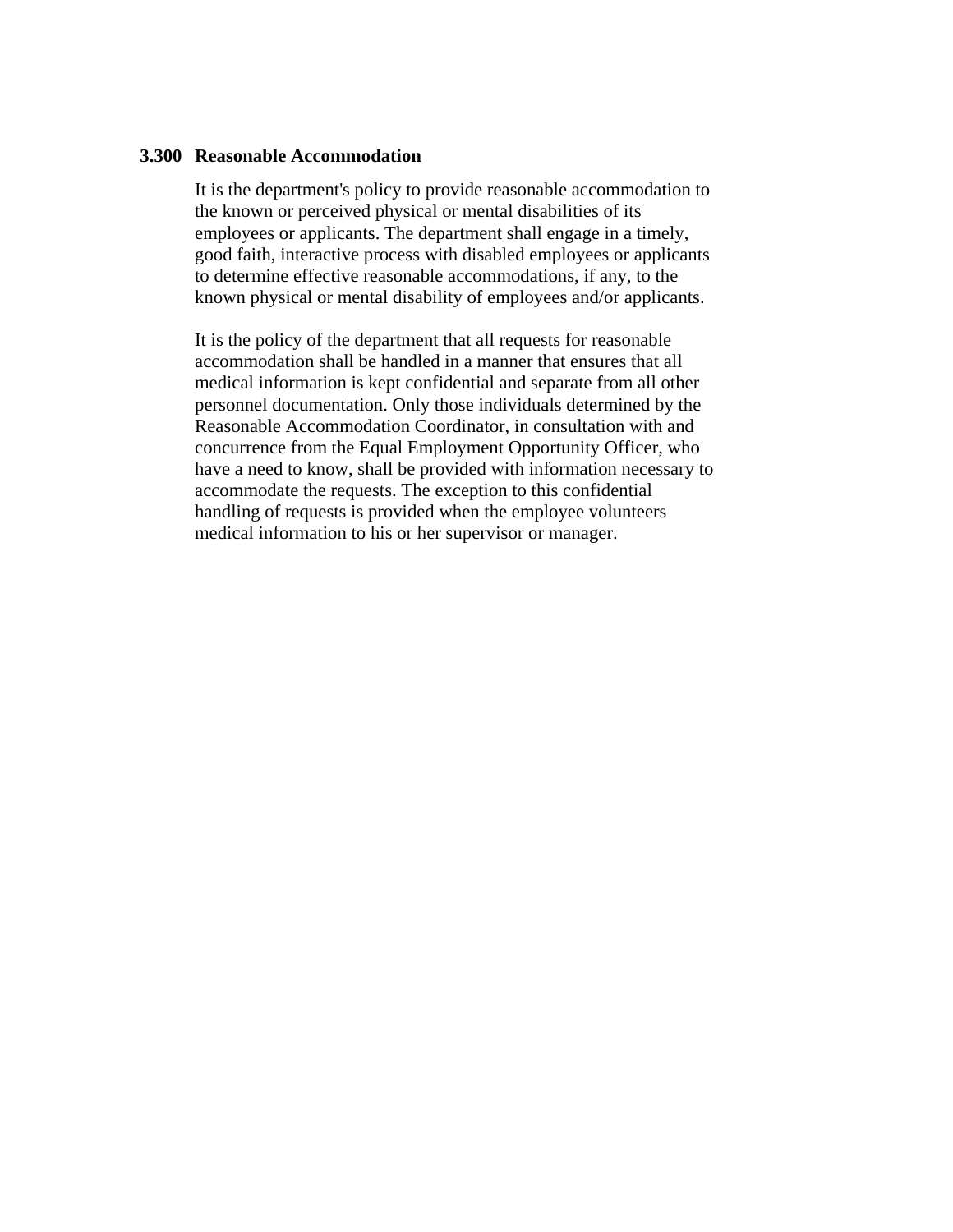## **3.310 Reasonable Accommodation - AIDS**

It is the policy of the department that requests for reasonable accommodation from employees with AIDS or HIV shall be handled like other such requests. The condition necessitating the accommodation shall be kept confidential. Only information necessary to accommodate the reasonable accommodation request shall be shared as stated below:

- If the Reasonable Accommodation request can be approved and implemented within the section of the requesting employee, only the supervisor, section manager, and EEO Officer should be informed of the basis of the request.
- If, however, the implementation of the request involves more than one section or division, only the appropriate Deputy Director and EEO Officer shall have information regarding the basis of the request. It will be left to the discretion of the Deputy Director and EEO Officer to determine the need for informing other supervisory personnel. Questions regarding employees with AIDS should be directed to the EEO Officer.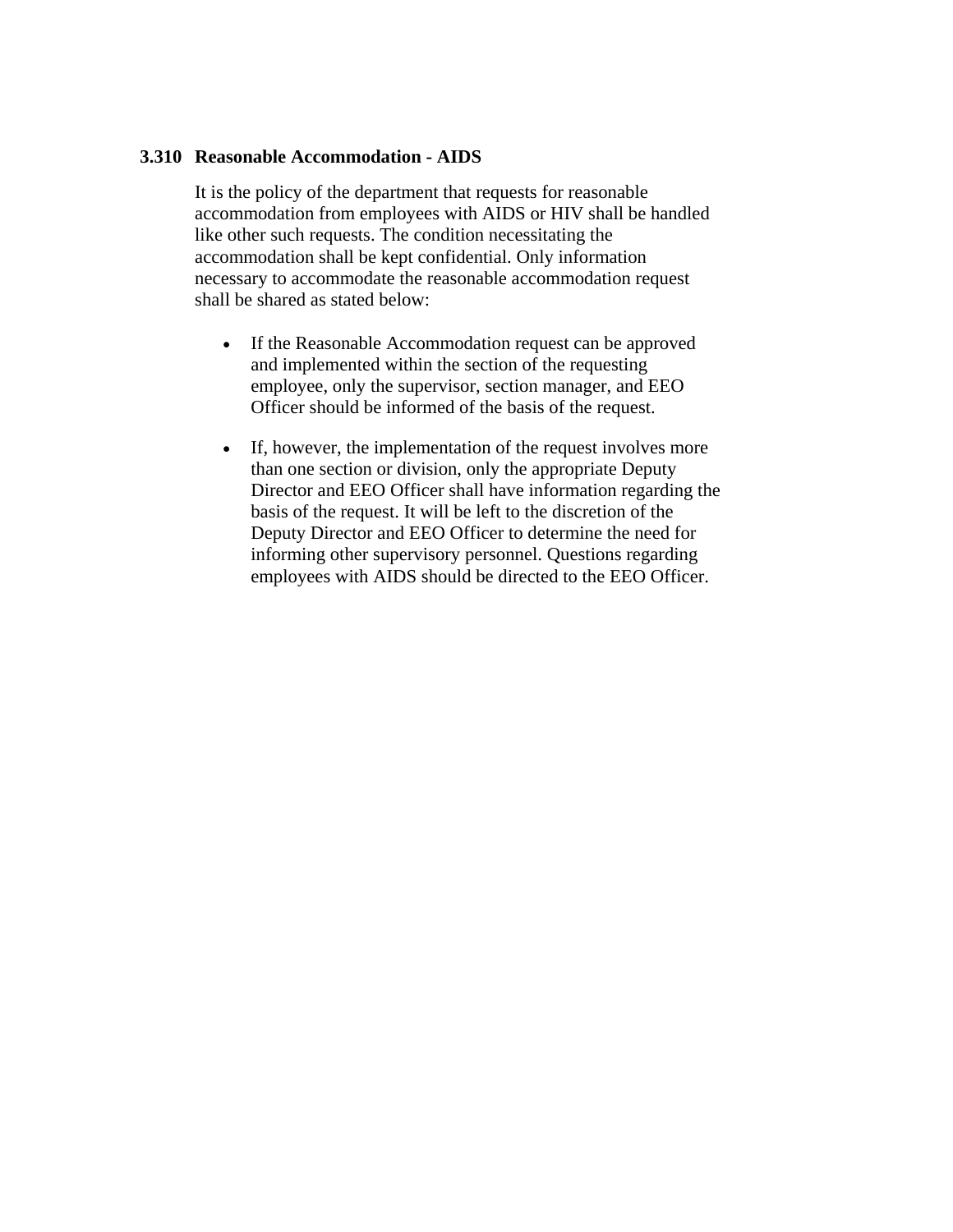## **3.320 Reasonable Accommodation - Pregnancy**

It is the policy of this department to provide reasonable accommodation to employees who are pregnant and to those who develop additional medical conditions resulting from pregnancy and/or childbirth.

In cases where risk factors may present health issues, temporary reasonable accommodation shall be provided. Examples of such health risks due to pregnancy include, but are not limited to, lifting, prolonged standing or sitting, exposure to chemicals, and the operation of equipment. It is the employee's responsibility to obtain a physician's statement verifying work limitations.